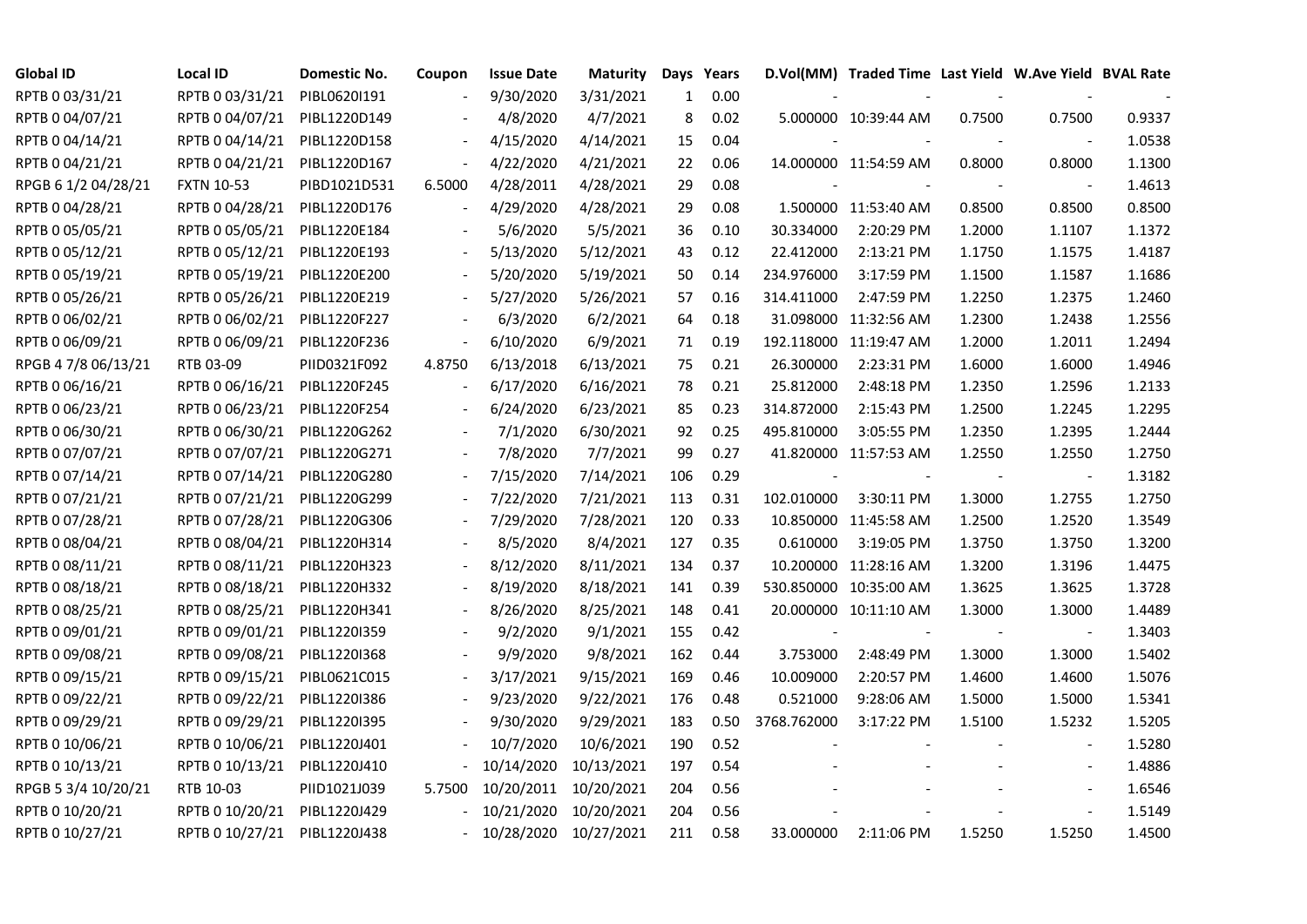| <b>Global ID</b>     | <b>Local ID</b>   | Domestic No. | Coupon                       | <b>Issue Date</b> | Maturity   |     | Days Years |             | D.Vol(MM) Traded Time Last Yield W.Ave Yield BVAL Rate |        |                          |        |
|----------------------|-------------------|--------------|------------------------------|-------------------|------------|-----|------------|-------------|--------------------------------------------------------|--------|--------------------------|--------|
| RPTB 0 11/03/21      | RPTB 0 11/03/21   | PIBL1220K445 |                              | 11/4/2020         | 11/3/2021  | 218 | 0.60       |             |                                                        |        |                          | 1.4779 |
| RPTB 0 11/10/21      | RPTB 0 11/10/21   | PIBL1220K454 |                              | 11/11/2020        | 11/10/2021 | 225 | 0.62       |             |                                                        |        |                          | 1.6041 |
| RPTB 0 11/17/21      | RPTB 0 11/17/21   | PIBL1220K463 |                              | 11/18/2020        | 11/17/2021 | 232 | 0.64       |             |                                                        |        | $\blacksquare$           | 1.6179 |
| RPGB 5 3/4 11/24/21  | <b>FXTN 10-55</b> | PIBD1021K551 | 5.7500                       | 11/24/2011        | 11/24/2021 | 239 | 0.65       |             | 0.200000 11:06:51 AM                                   | 1.6500 | 1.6500                   | 1.4108 |
| RPTB 0 11/24/21      | RPTB 0 11/24/21   | PIBL1220K472 | $\frac{1}{2}$                | 11/25/2020        | 11/24/2021 | 239 | 0.65       | 9.216000    | 9:09:56 AM                                             | 1.4000 | 1.4000                   | 1.4000 |
| RPTB 0 12/01/21      | RPTB 0 12/01/21   | PIBL1220L480 |                              | 12/2/2020         | 12/1/2021  | 246 | 0.67       |             | 10.000000 11:09:59 AM                                  | 1.7500 | 1.7500                   | 1.7383 |
| RPTB 0 12/07/21      | RPTB 0 12/07/21   | PIBL1220L499 |                              | 12/9/2020         | 12/7/2021  | 252 | 0.69       |             |                                                        |        | $\sim$                   | 1.7728 |
| RPTB 0 12/15/21      | RPTB 0 12/15/21   | PIBL1220L505 |                              | 12/16/2020        | 12/15/2021 | 260 | 0.71       |             |                                                        |        | $\overline{\phantom{a}}$ | 1.6779 |
| RPTB 0 01/05/22      | RPTB 0 01/05/22   | PIBL1221A015 |                              | 1/6/2021          | 1/5/2022   | 281 | 0.77       | 28.400000   | 3:04:58 PM                                             | 1.5500 | 1.5500                   | 1.8138 |
| RPTB 0 01/12/22      | RPTB 0 01/12/22   | PIBL1221A024 | $\qquad \qquad \blacksquare$ | 1/13/2021         | 1/12/2022  | 288 | 0.79       |             |                                                        |        |                          | 1.7648 |
| RPGB 63/8 01/19/22   | <b>FXTN 10-54</b> | PIBD1022G545 | 6.3750                       | 7/19/2011         | 1/19/2022  | 295 | 0.81       |             | 0.340000 11:43:42 AM                                   | 1.8000 | 1.8000                   | 1.7211 |
| RPTB 0 01/19/22      | RPTB 0 01/19/22   | PIBL1221A033 |                              | 1/20/2021         | 1/19/2022  | 295 | 0.81       |             | 17.920000 11:43:09 AM                                  | 1.6500 | 1.6500                   | 1.7667 |
| RPGB 4 01/26/22      | <b>FXTN 05-74</b> | PIBD0522A747 | 4.0000                       | 1/26/2017         | 1/26/2022  | 302 | 0.83       |             | 19.000000 11:23:21 AM                                  | 1.6500 | 1.6500                   | 1.7359 |
| RPTB 0 01/26/22      | RPTB 0 01/26/22   | PIBL1221A042 | $\overline{\phantom{a}}$     | 1/27/2021         | 1/26/2022  | 302 | 0.83       |             |                                                        |        | $\blacksquare$           | 1.7384 |
| RPTB 0 02/02/22      | RPTB 0 02/02/22   | PIBL1221B050 |                              | 2/3/2021          | 2/2/2022   | 309 | 0.85       |             |                                                        |        | $\blacksquare$           | 1.7554 |
| RPTB 0 02/09/22      | RPTB 0 02/09/22   | PIBL1221B069 |                              | 2/10/2021         | 2/9/2022   | 316 | 0.87       |             |                                                        |        |                          | 1.7943 |
| RPTB 0 02/16/22      | RPTB 0 02/16/22   | PIBL1221B078 |                              | 2/17/2021         | 2/16/2022  | 323 | 0.88       |             |                                                        |        | $\overline{\phantom{a}}$ | 1.7945 |
| RPTB 0 02/23/22      | RPTB 0 02/23/22   | PIBL1221B087 | $\blacksquare$               | 2/24/2021         | 2/23/2022  | 330 | 0.90       |             |                                                        |        | $\blacksquare$           | 1.8562 |
| RPTB 0 03/02/22      | RPTB 0 03/02/22   | PIBL1221C095 |                              | 3/3/2021          | 3/2/2022   | 337 | 0.92       |             | 2.909000 11:51:15 AM                                   | 1.6500 | 1.6500                   | 1.8011 |
| RPTB 0 03/09/22      | RPTB 0 03/09/22   | PIBL1221C102 | $\Box$                       | 3/10/2021         | 3/9/2022   | 344 | 0.94       |             | 1.317000 10:20:35 AM                                   | 1.8500 | 1.8500                   | 1.9624 |
| RPGB 15 03/14/22     | <b>FXTN 20-02</b> | PIBD2022C021 | 15.0000                      | 3/14/2002         | 3/14/2022  | 349 | 0.96       | 16.920000   | 2:44:39 PM                                             | 1.9500 | 1.9500                   | 1.9188 |
| RPTB 0 03/16/22      | RPTB 0 03/16/22   | PIBL1221C111 | $\overline{\phantom{a}}$     | 3/17/2021         | 3/16/2022  | 351 | 0.96       |             |                                                        |        | $\blacksquare$           | 1.9082 |
| RPTB 0 03/23/22      | RPTB 0 03/23/22   | PIBL1221C120 |                              | 3/24/2021         | 3/23/2022  | 358 | 0.98       |             | 9.010000 11:14:34 AM                                   | 1.8750 | 1.8611                   | 1.8944 |
| RPTB 0 03/30/22      | RPTB 0 03/30/22   | PIBL1221C139 | $\blacksquare$               | 3/31/2021         | 3/30/2022  | 365 | 1.00       | 1921.911000 | 3:20:16 PM                                             | 1.8800 | 1.9041                   | 1.9167 |
| RPGB 4 3/4 07/04/22  | <b>FXTN 03-24</b> | PIBD0322G247 | 4.7500                       | 7/4/2019          | 7/4/2022   | 461 | 1.26       | 7.400000    | 3:01:14 PM                                             | 2.1500 | 2.1500                   | 2.1027 |
| RPGB 4 7/8 08/02/22  | <b>FXTN 10-56</b> | PIBD1022H562 | 4.8750                       | 8/2/2012          | 8/2/2022   | 490 | 1.34       |             |                                                        |        |                          | 2.1149 |
| RPGB 4 3/4 09/13/22  | <b>FXTN 10-57</b> | PIBD1022I570 | 4.7500                       | 9/13/2012         | 9/13/2022  | 532 | 1.46       |             |                                                        |        | $\overline{\phantom{a}}$ | 2.1239 |
| RPGB 12 3/4 10/17/22 | <b>FXTN 20-03</b> | PIBD2022J033 | 12.7500                      | 10/17/2002        | 10/17/2022 | 566 | 1.55       |             |                                                        |        | $\blacksquare$           | 2.2182 |
| RPGB 4 5/8 12/04/22  | RTB 05-11         | PIID0522L114 | 4.6250                       | 12/4/2017         | 12/4/2022  | 614 | 1.68       | 19.090000   | 2:29:36 PM                                             | 2.3000 | 2.2526                   | 2.3342 |
| RPGB 4 12/06/22      | <b>FXTN 10-58</b> | PIBD1022L585 | 4.0000                       | 12/6/2012         | 12/6/2022  | 616 | 1.69       |             |                                                        |        |                          | 2.1858 |
| RPGB 4 3/8 02/11/23  | RTB 03-10         | PIID0323B101 | 4.3750                       | 2/11/2020         | 2/11/2023  | 683 | 1.87       | 1056.940000 | 3:27:34 PM                                             | 2.2250 | 2.4814                   | 2.3543 |
| RPGB 13 02/20/23     | <b>FXTN 20-04</b> | PIBD2023B048 | 13.0000                      | 2/20/2003         | 2/20/2023  | 692 | 1.90       |             |                                                        |        | $\overline{\phantom{a}}$ | 2.3895 |
| RPGB 5 1/2 03/08/23  | <b>FXTN 05-75</b> | PIBD0523C752 | 5.5000                       | 3/8/2018          | 3/8/2023   | 708 | 1.94       |             |                                                        |        |                          | 2.6266 |
| RPGB 3 1/2 04/21/23  | <b>FXTN 07-58</b> | PIBD0723D588 | 3.5000                       | 4/21/2016         | 4/21/2023  | 752 | 2.06       |             | 351.200000 11:45:35 AM                                 | 2.6800 | 2.5853                   | 2.5079 |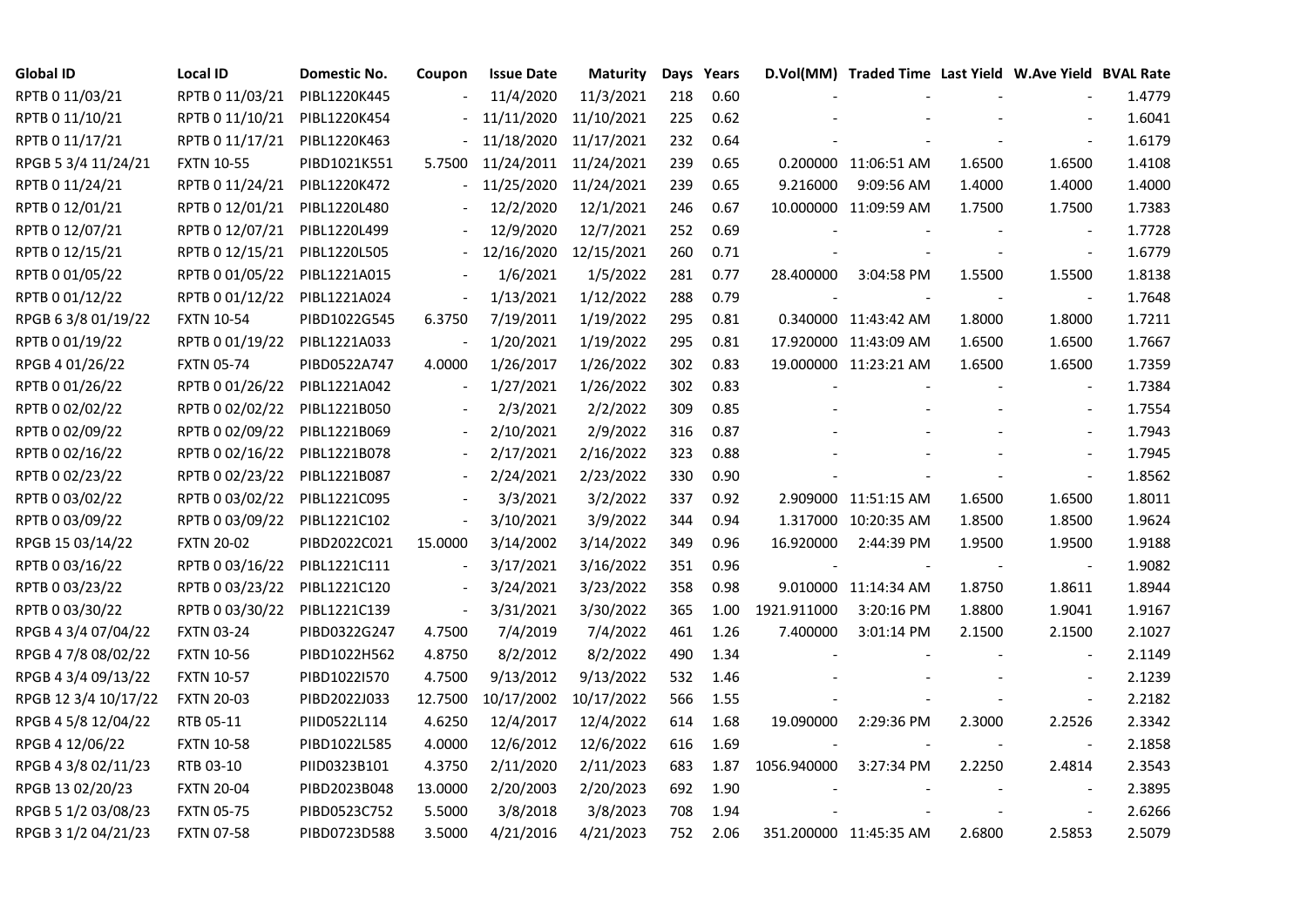| <b>Global ID</b>     | <b>Local ID</b>   | Domestic No. | Coupon  | <b>Issue Date</b> | <b>Maturity</b>       |     | Days Years |             | D.Vol(MM) Traded Time Last Yield W.Ave Yield BVAL Rate |        |                          |        |
|----------------------|-------------------|--------------|---------|-------------------|-----------------------|-----|------------|-------------|--------------------------------------------------------|--------|--------------------------|--------|
| RPGB 11 7/8 05/29/23 | <b>FXTN 20-05</b> | PIBD2023E054 | 11.8750 | 5/29/2003         | 5/29/2023             | 790 | 2.16       |             |                                                        |        |                          | 2.4487 |
| RPGB 3 1/4 08/15/23  | RTB 10-04         | PIID1023H046 | 3.2500  | 8/15/2013         | 8/15/2023             | 868 | 2.38       | 1988.970000 | 3:22:45 PM                                             | 2.7650 | 2.7851                   | 2.7808 |
| RPGB 2 3/8 09/10/23  | <b>FXTN 03-25</b> | PIBD0323I252 | 2.3750  | 9/10/2020         | 9/10/2023             | 894 | 2.45       | 950.500000  | 2:40:45 PM                                             | 2.5250 | 2.5123                   | 2.5250 |
| RPGB 11 3/8 10/23/23 | <b>FXTN 20-06</b> | PIBD2023J068 | 11.3750 | 10/23/2003        | 10/23/2023            | 937 | 2.57       |             |                                                        |        | $\overline{\phantom{a}}$ | 2.7473 |
| RPGB 2 3/8 03/09/24  | RTB 03-11         | PIID0324C115 | 2.3750  | 3/9/2021          | 3/9/2024 1,075        |     | 2.94       | 1437.440000 | 3:56:18 PM                                             | 2.8350 | 2.8335                   | 2.8406 |
| RPGB 6 1/4 03/12/24  | RTB 05-12         | PIID0524C129 | 6.2500  | 3/12/2019         | 3/12/2024 1,078       |     | 2.95       |             | 5.800000 11:18:50 AM                                   | 2.8700 | 2.8222                   | 2.8111 |
| RPGB 4 1/2 04/20/24  | <b>FXTN 07-59</b> | PIBD0724D595 | 4.5000  | 4/20/2017         | 4/20/2024 1,117       |     | 3.06       |             |                                                        |        | $\blacksquare$           | 3.1562 |
| RPGB 12 3/8 06/03/24 | <b>FXTN 20-07</b> | PIBD2024F075 | 12.3750 | 6/3/2004          | 6/3/2024 1,161        |     | 3.18       |             |                                                        |        | $\overline{\phantom{a}}$ | 2.8446 |
| RPGB 12 7/8 08/05/24 | <b>FXTN 20-08</b> | PIBD2024H086 | 12.8750 | 8/5/2004          | 8/5/2024 1,224        |     | 3.35       |             |                                                        |        |                          | 2.8941 |
| RPGB 4 1/8 08/20/24  | <b>FXTN 10-59</b> | PIBD1024H595 | 4.1250  | 8/20/2014         | 8/20/2024 1,239       |     | 3.39       |             |                                                        |        | $\overline{\phantom{a}}$ | 3.0670 |
| RPGB 4 1/4 10/17/24  | <b>FXTN 05-76</b> | PIBD0524J762 | 4.2500  | 10/17/2019        | 10/17/2024 1,297      |     | 3.55       |             |                                                        |        | $\overline{a}$           | 3.0416 |
| RPGB 13 3/4 11/11/24 | <b>FXTN 20-09</b> | PIBD2024K091 | 13.7500 | 11/11/2004        | 11/11/2024 1,322      |     | 3.62       |             |                                                        |        | $\blacksquare$           | 2.9712 |
| RPGB 5 3/4 04/12/25  | <b>FXTN 07-61</b> | PIBD0725D618 | 5.7500  | 4/12/2018         | 4/12/2025 1,474       |     | 4.04       |             | 3.000000 11:28:20 AM                                   | 3.0500 | 3.0500                   | 2.9683 |
| RPGB 12 1/8 04/14/25 | <b>FXTN 20-10</b> | PIBD2025D103 | 12.1250 | 4/14/2005         | 4/14/2025 1,476       |     | 4.04       |             |                                                        |        | $\sim$                   | 3.0822 |
| RPGB 2 5/8 08/12/25  | RTB 05-13         | PIID0525H130 | 2.6250  | 8/12/2020         | 8/12/2025 1,596       |     | 4.37       | 1946.295000 | 3:50:18 PM                                             | 3.0400 | 3.0203                   | 3.0147 |
| RPGB 3 5/8 09/09/25  | <b>FXTN 10-60</b> | PIBD10251608 | 3.6250  | 9/9/2015          | 9/9/2025 1,624        |     | 4.45       | 283.700000  | 2:09:21 PM                                             | 3.2000 | 3.1424                   | 3.1102 |
| RPGB 12 1/8 10/20/25 | <b>FXTN 20-11</b> | PIBD2025J116 | 12.1250 | 10/20/2005        | 10/20/2025 1,665      |     | 4.56       |             |                                                        |        | $\overline{\phantom{a}}$ | 3.2500 |
| RPGB 18 1/4 11/29/25 | <b>FXTN 25-01</b> | PIBD2525K015 | 18.2500 | 11/29/2000        | 11/29/2025 1,705      |     | 4.67       |             |                                                        |        | $\overline{\phantom{a}}$ | 3.2833 |
| RPGB 10 1/4 01/19/26 | <b>FXTN 20-12</b> | PIBD2026A122 | 10.2500 | 1/19/2006         | 1/19/2026 1,756       |     | 4.81       |             |                                                        |        | $\sim$                   | 3.3227 |
| RPGB 6 1/4 02/14/26  | <b>FXTN 07-62</b> | PIBD0726B627 | 6.2500  | 2/14/2019         | 2/14/2026 1,782       |     | 4.88       |             | 3.473684 10:59:16 AM                                   | 3.3000 | 3.2568                   | 3.0271 |
| RPGB 3 1/2 09/20/26  | RTB 10-05         | PIID1026I057 | 3.5000  | 9/20/2016         | 9/20/2026 2,000       |     | 5.48       |             | 7.000000 10:23:33 AM                                   | 3.5000 | 3.5000                   | 3.4518 |
| RPGB 6 1/4 10/20/26  | RTB 15-01         | PIID1526J019 | 6.2500  | 10/20/2011        | 10/20/2026 2,030      |     | 5.56       |             | 0.600000 11:47:47 AM                                   | 3.9000 | 3.9000                   | 3.4727 |
| RPGB 8 12/07/26      | <b>FXTN 20-13</b> | PIBD2026L139 | 8.0000  | 12/7/2006         | 12/7/2026 2,078       |     | 5.69       |             |                                                        |        |                          | 3.6085 |
| RPGB 5 3/8 03/01/27  | RTB 15-02         | PIID1527C023 | 5.3750  | 3/1/2012          | 3/1/2027 2,162        |     | 5.92       |             |                                                        |        | $\blacksquare$           | 3.6838 |
| RPGB 4 3/4 05/04/27  | <b>FXTN 10-61</b> | PIBD1027E617 | 4.7500  | 5/4/2017          | 5/4/2027 2,226        |     | 6.09       | 2053.000000 | 3:50:56 PM                                             | 3.8485 | 3.8321                   | 3.8503 |
| RPGB 8 5/8 09/06/27  | <b>FXTN 20-14</b> | PIBD2027I140 | 8.6250  | 9/6/2007          | 9/6/2027 2,351        |     | 6.44       |             |                                                        |        | $\blacksquare$           | 3.8434 |
| RPGB 6 1/4 03/22/28  | <b>FXTN 10-63</b> | PIBD1028C635 | 6.2500  | 3/22/2018         | 3/22/2028 2,549       |     | 6.98       |             | 107.420000 11:47:30 AM                                 | 4.2500 | 4.2015                   | 4.2000 |
| RPGB 9 1/2 12/04/28  | <b>FXTN 20-15</b> | PIBD2028L151 | 9.5000  | 12/4/2008         | 12/4/2028 2,806       |     | 7.68       |             |                                                        |        | $\blacksquare$           | 4.4493 |
| RPGB 67/8 01/10/29   | <b>FXTN 10-64</b> | PIBD1029A644 | 6.8750  | 1/10/2019         | 1/10/2029 2,843       |     | 7.78       | 547.150000  | 3:07:36 PM                                             | 4.2500 | 4.1903                   | 4.2155 |
| RPGB 8 3/4 05/27/30  | <b>FXTN 20-16</b> | PIBD2030E166 | 8.7500  | 5/27/2010         | 5/27/2030 3,345       |     | 9.16       |             |                                                        |        |                          | 4.3908 |
| RPGB 2 7/8 07/09/30  | <b>FXTN 10-65</b> | PIBD1030G655 | 2.8750  | 7/9/2020          | 7/9/2030 3,388        |     | 9.28       | 970.000000  | 2:59:55 PM                                             | 4.2800 | 4.2439                   | 4.2710 |
| RPGB 12 1/2 07/28/30 | <b>FXTN 25-02</b> | PIBD2530G029 | 12.5000 | 7/28/2005         | 7/28/2030 3,407       |     | 9.33       |             |                                                        |        | $\overline{\phantom{a}}$ | 4.4051 |
| RPGB 11 1/4 01/26/31 | <b>FXTN 25-03</b> | PIBD2531A032 | 11.2500 | 1/26/2006         | 1/26/2031 3,589       |     | 9.83       |             |                                                        |        | $\sim$                   | 4.4409 |
| RPGB 8 07/19/31      | <b>FXTN 20-17</b> | PIBD2031G171 | 8.0000  | 7/19/2011         | 7/19/2031 3,763 10.30 |     |            | 53.610000   | 3:44:04 PM                                             | 4.3000 | 4.3500                   | 4.2540 |